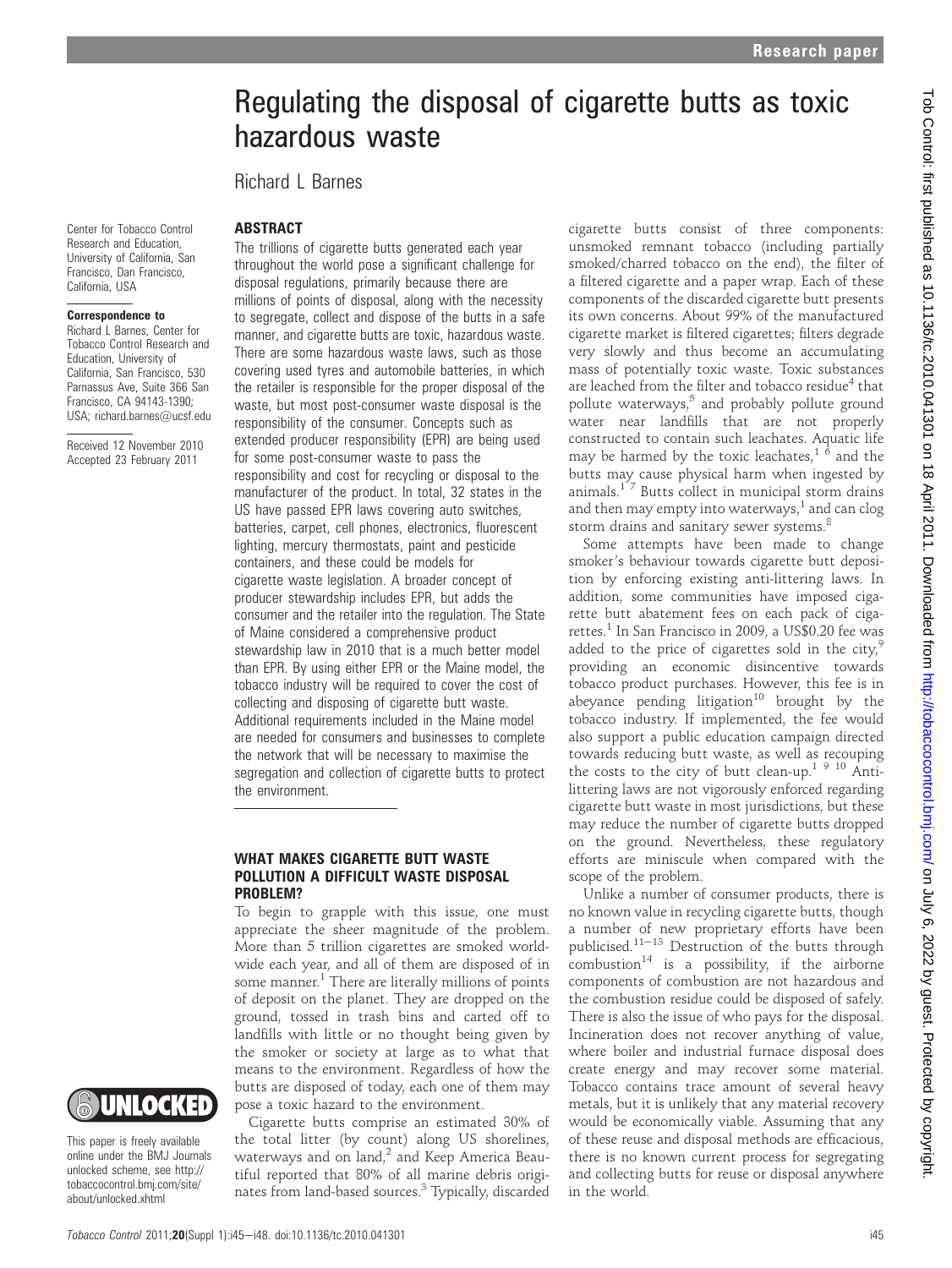#### HAZARDOUS WASTE DISPOSAL MODELS

One must consider how other post-consumer hazardous waste is segregated and collected may serve as a model for cigarette butt waste. Tyres and lead-acid batteries are two examples of post-consumer waste collection that generally have been acceptable to consumers. When new tyres<sup>15</sup> or a new automobile battery<sup>16</sup> are purchased, the retailer takes responsibility for disposing of the used product under US government guidelines and state laws. Most other post-consumer hazardous waste disposal regulation relies on the consumer to dispose of it safely and properly, and many states have laws regulating the disposal of some of these products, such as flashlight batteries, compact fluorescent light (CFL) fixtures and paint.17 18 We know that tobacco contains thousands of different and potentially hazardous compounds<sup>1 19</sup> and that cigarette butts in water leach a variety of toxic wastes, including heavy metals, nicotine and ethyl phenol.<sup>6</sup>

However, we have very limited knowledge on the actual toxic impact of these compounds in the environment.<sup>20</sup> By applying the precautionary principle to the issue of cigarette butt waste, it is not necessary to have identified each and every toxic compound in cigarette butt leachate before we undertake to regulate and control it. The precautionary principle holds that when an activity raises threats to human health or the environment, precautionary measures should be taken even if some cause and effect relationships are not fully established scientifi-<br>cally, shifting the burden of proof to the proponent of the cally, shifting the burden of proof to the proponent of the activity, $^{21}$  and has been embodied in laws and in international treaties.<sup>22</sup>

### A PRODUCT STEWARDSHIP APPROACH

Product stewardship started in the USA<sup>23</sup> <sup>24</sup> as an effort to shift the responsibility and the cost of protecting the environment from taxpayers to the manufacturer, retailer and consumer for products put in the stream of commerce: 'The greater the ability of a party to influence the life cycle impacts of a product, the greater the degree of that party's responsibility. The stakeholders typically include manufacturers, retailers, consumers and government officials'.<sup>23</sup> This movement has gone global.<sup>25</sup> Part of the process is to encourage manufacturers to make products that are not harmful to the environment, which in the case of cigarettes is not possible unless the tobacco and possibly the filter is removed from them, given the evidence accumulating on the hazardous content of discarded cigarette butts.

A related, but different, approach is the extended producer responsibility (EPR) concept, which places the onus of waste management for end-of-life products on the manufacturer, while product stewardship adds retailers and consumers into the process. EPR began to be implemented in Europe in the early 1990s, and was incorporated into European Union environmental policy in 2002; to date it has not been considered at the federal level in the US.<sup>26</sup>

In the US, as of October 2010 a total of 32 states have enacted EPR laws that require manufacturers to finance the costs of recycling or safe disposal of their consumer products, covering a range of products including auto switches, batteries, carpet, cell phones, electronics, fluorescent lighting, mercury-containing thermostats, paint and pesticide containers. $27$  Most of this legislation is of recent origin, but it may be another model of regulations that could be adapted to cigarette butt waste.

EPR in Europe has not been perfectly implemented and may not be suited to the US.<sup>24 26</sup> EPR laws enacted in US states have each dealt with a specific product, $27$  thus avoiding some of the

issues found in Europe regarding a singular regulatory scheme being applied to a wide array of products with an overall goal of encouraging manufacturers to make design changes. The EU has not been as successful in meeting this goal on a large range of products, requiring direct design mandates such as materials standards and bans on use of certain chemicals.<sup>26</sup> In the case of tobacco products, changing the product design to completely eliminate environmental hazards is not practicable. However, some have advocated the possibility of removing the filter from cigarettes in order to at least improve biodegradability of smoked  $cigarettes.<sup>1</sup>$  This would not, however, eliminate hazardous leachates from butts containing only tobacco remnants.

In 2010, the State of Maine considered a bill to enact a comprehensive product stewardship law<sup>28</sup> that would avoid the EPR problems experienced in Europe. Under the proposed law, the Maine Department of Environmental Protection would designate what products or product categories sold in Maine would be required to participate in a product stewardship program, financed and either managed or provided by producers of a designated product. No designated product could be sold or offered for sale in Maine by any producer, wholesaler, retailer, or other person unless the producer participated in a product stewardship program. The producer would pay all administrative and operational costs of the program, including the costs of collection, transportation and recycling or disposal, or both, of all products covered by the program. The proposed statute would prohibit charging the consumer a fee for taking or collecting the unwanted product, and require the producers to provide an education and outreach program to promote use of the program by consumers. The Department could also establish producer fees to fully recover its expenses in administering the law.

A producer or stewardship organization that operates a stewardship program on behalf of a producer or group of producers would have to submit a plan for approval by the Department of Environmental Protection that included a description of the collection, transportation, handling, processing, or disposal systems. In addition, the plan would have to explain how the collected waste would be reused or recycled or how it would be disposed of if the Department determined that the waste was not reusable or recyclable. The plan would also have to describe the education and outreach to be used, and it would have to provide information relating to consultation about the plan with stakeholders including consumers, environmental groups and retailers. Any subsequent revisions to the plan would have to be approved by the Department, and detailed annual reporting to the Department of plan operations would be required. Failure to submit a product stewardship plan, revisions, or annual report would have resulted in a fine of up to US \$10 000 a day. Although not spelled out in the proposed statute, a producer, wholesaler, retailer, or other person selling or offering for sale a designated product for which the producer was not participating in a product stewardship program would be subject to an injunction to prohibit such sale or offer for sale.

The Maine legislature amended the original bill only to require the Department of Environmental Protection to propose a product stewardship law in 2011. Despite this delay, the proposed Maine product stewardship law offers a very good framework for laws applying to cigarette butt waste; however, existing state EPR laws are not as comprehensive as the product stewardship law proposed in Maine.

Because of the unique disposal issues surrounding cigarette butt waste disposal, any regulatory approach to such waste should include extensive consumer education about the environmental hazards of the tobacco product waste, and enhanced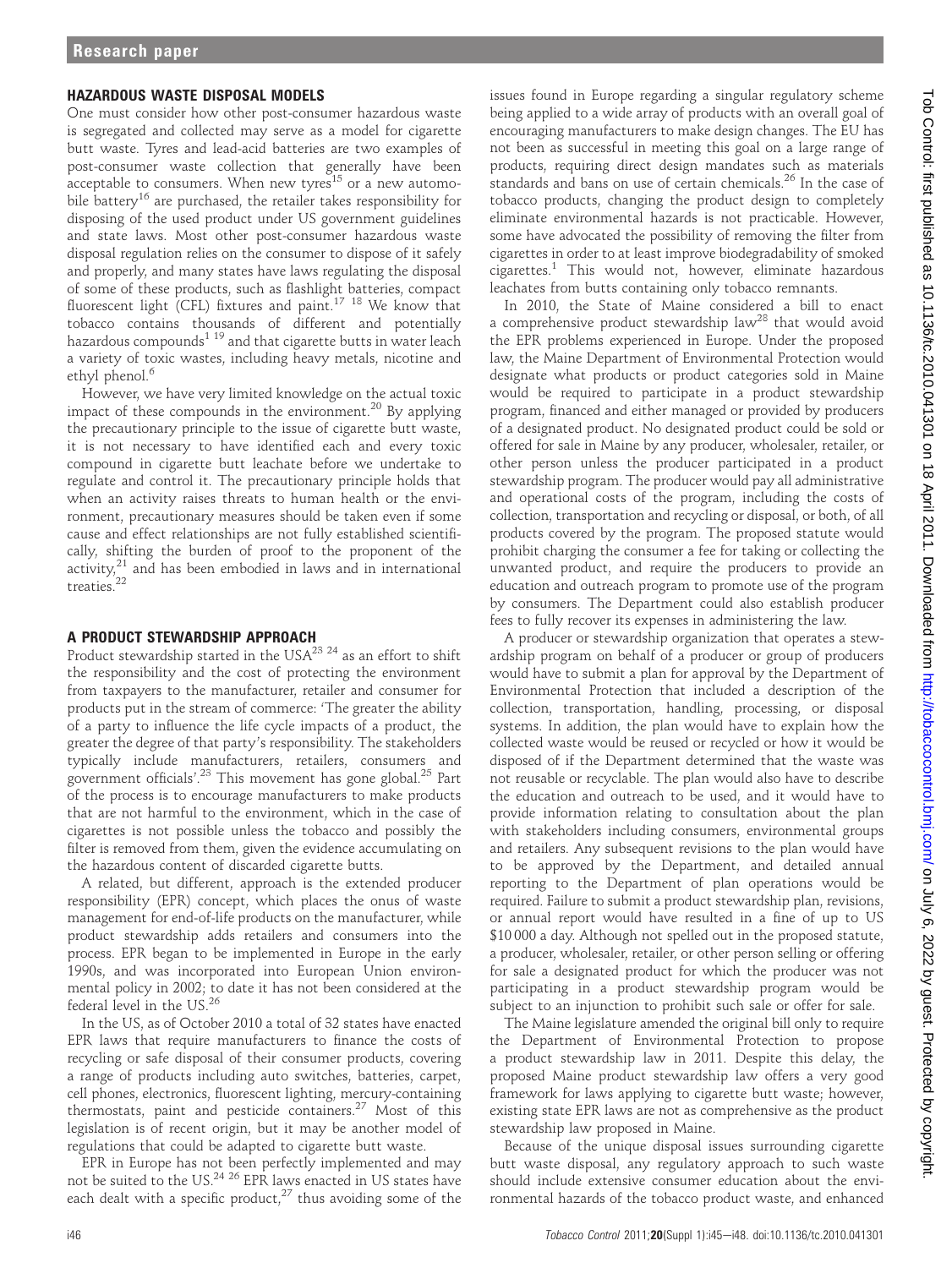and better enforced penalties for improper disposal. The California litter law<sup>29</sup> specifically designates cigarette butts as litter, imposes a fine of US\$250–1000 for their improper disposal and provides a reward of 50% of the fine to a person giving information leading to the arrest and conviction of a person littering cigarette butts or any other waste. The minimum fine can only be waived in unusual circumstances, and the court may also require the convicted person to pick up environmental litter for no less than 12 h as a further punitive measure.

In the absence of an EPR law or a product stewardship law such as that proposed in Maine, a more limited approach using several components of EPR or product stewardship could be adopted. Businesses could be required to place dedicated receptacles, as is often done with trash and recycling bins, for cigarette butts outside businesses where smokers congregate. Further, they could be required to collect all butts discarded on the ground rather than simply sweeping them into the street where they may then be washed into storm drains and subsequently into aquatic environments. All outdoor public areas should have adequate numbers of dedicated receptacles, or smoking should be prohibited in all outdoor public areas. To reduce the landfill burden of cigarette butt waste, households and businesses in which cigarette butt waste is generated could be required to collect all butts in special containers for collection by waste collection services so as not to mix toxic cigarette butt waste with other waste. Government waste collection agencies could be required to adopt measures to safely dispose of cigarette butt waste, including sending them back to the cigarette manufacturer for destruction or recycling, or to establish manufacturer fees to cover all of the mitigation costs created by every pack of cigarettes sold in the jurisdiction. A Maine-style product stewardship law would be far superior, as all of the costs would be borne by the cigarette manufacturer.

Many states and communities have passed laws and ordinances prohibiting smoking in parks and on beaches for public health and environmental reasons. Maine has prohibited smoking in all state parks and on state beaches; Puerto Rico along with a large number of US municipalities have prohibited smoking in parks,<sup>30</sup> and many municipalities have prohibited smoking on beaches.<sup>31</sup> In 2010, the New York City Council, supported by Mayor Bloomberg, proposed a total ban on smoking in all public parks, beaches and walkways. $32$  A law banning smoking in all state parks and beaches in California passed both legislative bodies,  $33$  but was vetoed  $34$  by then-Governor Schwarzenegger as 'an improper intrusion of government into people's lives'. Notably, the Governor stated: 'As we have seen, marine debris and litter know no boundaries. I believe a more appropriate response is to increase the fines and penalties already in law for littering in our parks and on our beaches'.

There is likely to be further attention paid to cigarette butt waste as additional economic analyses are available regarding clean-up costs as well as indirect losses from environmental degradation, impacts on tourism and the public nuisance costs created by cigarette butt waste.

## THE PLUSES AND MINUSES OF THE OPTIONS

The current single-product EPR laws in the US principal weakness is that they rely very heavily on consumers' voluntary compliance with proper disposal protocols, except where they exchange an end-of-life product with a retailer for a replacement product, such as automobile tyres and batteries, making effectiveness uncertain and largely unascertainable. Another weakness is that most such laws are essentially unenforceable with

regard to consumer compliance. With EPR, the producer pays some or most of the cost of collecting and recycling end-of-life goods voluntarily delivered by the consumer to a collection point, usually provided by the local government. The local or state government is often responsible for consumer education, if any is undertaken.

In comparison, a Maine-style product stewardship law is very comprehensive and places all of the costs, administration and consumer education on the producer. In order to sell its product, the producer must file a plan to accomplish this and it must be approved by a governmental agency. The law would create a collaborative environment involving the producer, the government, consumers, environmental groups and other stakeholders. The environmental groups would fill a watchdog role. The challenge with this approach is in generating the political will of policymakers to adopt it.

In this Tobacco Control supplement, Smith and Novotny describe the tobacco industry's studies of smoker attitudes about cigarette butts, and those attitudes are substantial barriers to smoker voluntary compliance with any butt disposal protocol. Thus, vigorous enforcement of littering laws will likely be required early in the program until they change those attitudinal barriers.

Smith and Novotny also report on the efforts of the tobacco industry to modify smoker behaviour concerning cigarette butt disposal out of its fear of government regulation of butt disposal. The efforts failed, largely because the tobacco industry did not want to offend smokers. Traditional anti-littering campaigns have clearly not had much, if any, effect on smoker behaviour. Education of smokers about the environmental impact of their butt disposal habits may have some effect, along with the threat of littering fines. Because of the complex nature of smokers' behaviour regarding cigarette butts, further research on effective messaging is needed.

# SUMMARY AND CONCLUSIONS

The best solution to the cigarette butt waste problem is for smokers to quit, whether for reasons of their own health, the health of others, or the health of the environment where more than 5 trillion cigarette butts are deposited each year. At a minimum, however, the economic and administrative burdens of cigarette butt waste should be taken off state and local government agencies and taxpayers, and, following the principles of product stewardship and extended product responsibility, tobacco manufacturers should shoulder the entire financial burden for the collection, transportation and safe disposal of cigarette butt waste. The next best solution is to adopt a comprehensive Maine-style product stewardship law covering cigarette butt waste.

Acknowledgements The author thanks Dr Thomas E Novotny, San Diego State University, San Diego, California, for his assistance in reviewing the manuscript.

Funding This work was funded by the University of California Tobacco-Related Disease Research Program IDEA grant no. 17T-0014.

Competing interests None.

Contributors RLB was responsible for this work.

Provenance and peer review Not commissioned; externally peer reviewed.

# REFERENCES

- Novotny T, Lum K, Smith E, et al. Cigarette butts and the case for an environmental policy on hazardous cigarette waste. Int J Environ Res Public Health  $2009; 6:1691 - 705.$
- 2. Litter Free Planet. Cigarette Butts: Exposing the Butts. http://www.litterfreeplanet. com/id6.html (accessed 30 Oct 2010).